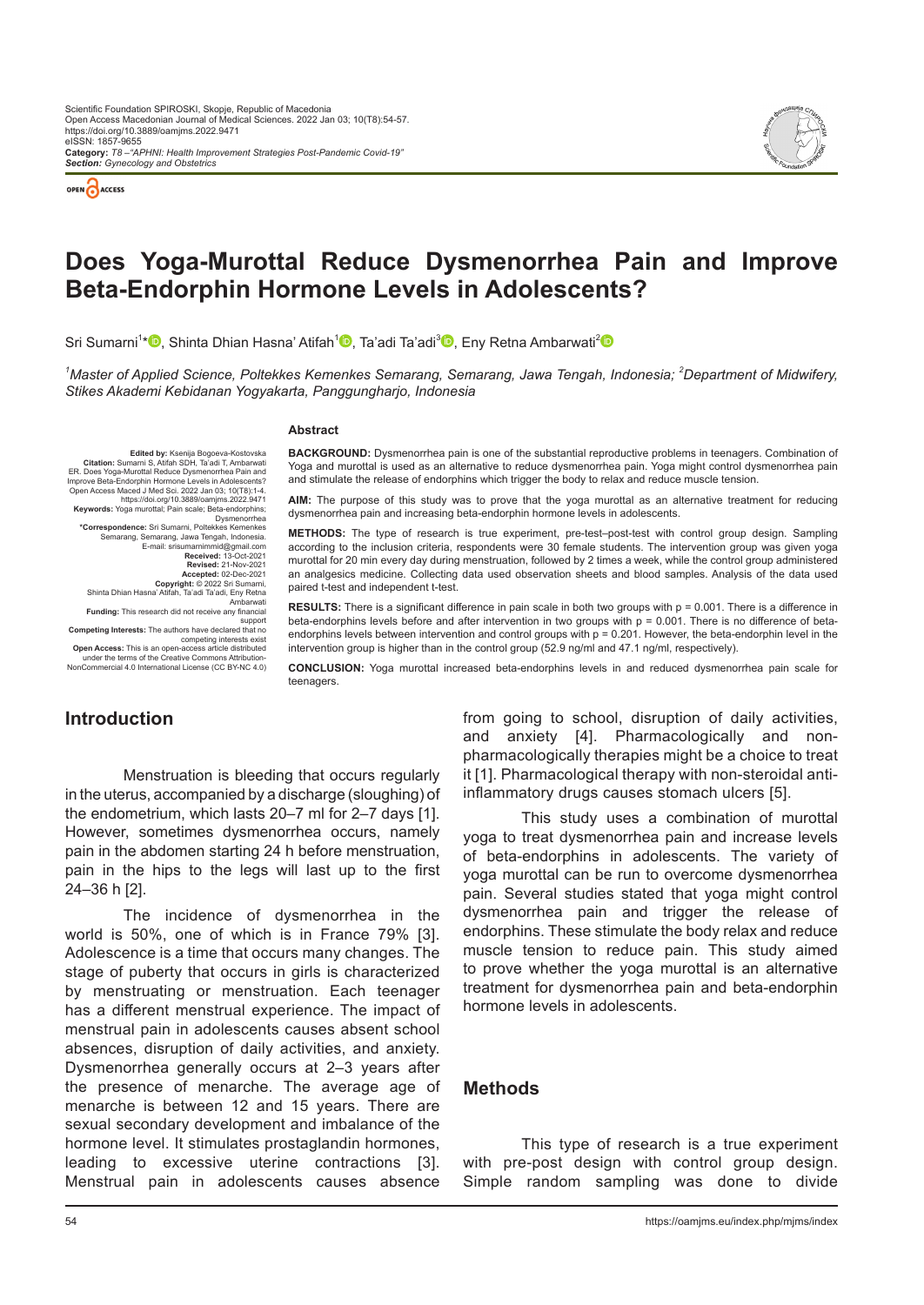respondents into two groups. The intervention group was given murottal yoga with a duration of 20 min every day during menstruation and continued 2 times in 1 week. The control group administered an analgesic medicine. The place of this research is Riyadus Sholihin Islamic Boarding School Semarang and Daul Taqwa Semarang. The study runs from May to July 2021.

The population of this study was all female students at Riyadus Sholihin Islamic Boarding Schools Semarang and Daul Taqwa Semarang, with inclusion criteria that entered the sample. These female students had a history of dysmenorrhea for 3 consecutive months and did not experience anxiety as measured by the HARS questionnaire. Blood sample was collected to check the beta-endorphin levels. All respondents signed informed consent before collecting data. This research gained an ethics committee of Moewardi Hospital Solo with the norm: 691/VI/HREC/2021. The data were analyzed by paired t-test, independent t-test, and linear regression test.

### **Results**

Table 1 showed normality data variables of the age of menarche, nutritional status, and family history about dysmenorrhea from their biological mother. All the data distributed normally, which were shown by p > 0.05. The normality data of pain intensity in the post-test control group were 0.01. All variables had a homogeneous variant,  $p > 0.05$ .

| Table 1: Respondent homogeneity test based on characteristics |  |
|---------------------------------------------------------------|--|
|---------------------------------------------------------------|--|

| Variable           | <b>Intervention Group</b> |               |                | <b>Control Group</b> |          |                | p-value* |
|--------------------|---------------------------|---------------|----------------|----------------------|----------|----------------|----------|
|                    | F                         | $\frac{0}{0}$ | Mean $\pm$ SD  | F                    | $\%$     | Mean $\pm$ SD  |          |
| Age of Menarche    |                           |               |                |                      |          |                |          |
| 10 years           | $\overline{2}$            | 13.3          |                | 1                    | 6.7      |                |          |
| 11 years old       | 5                         | 33.3          | $11.5 \pm 0.9$ | 5                    | 33.3     | $11.6 \pm 0.8$ | 0.555    |
| 12 years old       | 6                         | 40            |                | 7                    | 46.7     |                |          |
| 13 years old       | $\overline{2}$            | 13.3          |                | $\overline{c}$       | 13.3     |                |          |
| Nutritional status |                           |               |                |                      |          |                |          |
| Thin               | $\overline{2}$            | 13.3          |                | $\Omega$             | $\Omega$ |                |          |
| Normal             | 11                        | 73.4          | $3.0 \pm 0.5$  | 13                   | 86.7     | $3.1 \pm 0.3$  | 0.795    |
| Fat                | $\overline{2}$            | 13.3          |                | $\overline{c}$       | 13.3     |                |          |
| Family history     |                           |               |                |                      |          |                |          |
| <b>No</b>          | 11                        | 73.4          | $1.2 \pm 0.4$  | 13                   | 86.7     | $1.1 \pm 0.3$  | 0.075    |
| Yes                | 4                         | 26.6          |                | 2                    | 13.3     |                |          |
| *Levene's test.    |                           |               |                |                      |          |                |          |

Table 2 showed the confounding variables consisting of age of menarche, nutritional status, and family history. All variables did not contribute to dysmenorrhea pain with all  $p > 0.05$ . The confounding variables (age of menarche and family history) did not contribute to the value of beta-endorphin hormone levels with p > 0.05. Only nutritional status affects the levels of beta-endorphins with  $p = 0.016$ .

**Table 2: Combination of murottal yoga against dysmenorrhea pain and beta-endorphin hormone levels with confounding variables**

|                               |       |          | p-value |  |  |  |
|-------------------------------|-------|----------|---------|--|--|--|
|                               |       |          |         |  |  |  |
| 0.621                         | 0.154 | 0.392    | 0.363   |  |  |  |
| 0.070                         |       |          |         |  |  |  |
| 0.985                         |       |          |         |  |  |  |
| Beta-endorphin hormone levels |       |          |         |  |  |  |
| 0.722                         | 0.282 | 0.531    | 0.072   |  |  |  |
| 0.016                         |       |          |         |  |  |  |
| 0.202                         |       |          |         |  |  |  |
|                               | Sig.* | R-square | R       |  |  |  |

\*Regression Linier test.

Measurement of pain scale in respondents in the intervention group before and after yoga murottal showed that they experienced a significant decrease and the beta-endorphin hormon levels increased (Table 3). In the paired t-test, measuring the pain scale before and after in the intervention group, statistically, there was an effect on the pain scale after doing yoga murottal with  $p = 0.001$ .

**Table 3: Murottal yoga on the pre- and post-pain scale in the intervention group and control group**

| Variable              | Group                                                                      |                    |                    |  |
|-----------------------|----------------------------------------------------------------------------|--------------------|--------------------|--|
|                       | Intervention                                                               | Control            |                    |  |
|                       | Mean $\pm$ SD                                                              | Mean $\pm$ SD      |                    |  |
| Pain scale            |                                                                            |                    |                    |  |
| Before                | $5.6 \pm 1.6$                                                              | $5.6 \pm 1.6$      | 1.000 <sup>c</sup> |  |
| After                 | $1.6 \pm 1.4$                                                              | $4.6 \pm 1.3$      | 0.001 <sup>d</sup> |  |
| p-value               | $0.001^a$                                                                  | 0.004 <sup>b</sup> |                    |  |
| <b>Difference</b>     | 4±1                                                                        | $1 \pm 0.9$        | 0.001 <sup>d</sup> |  |
| Beta-endorphin levels |                                                                            |                    |                    |  |
| Before                | $287.3 \pm 102.7$                                                          | $248.3 \pm 95.1$   | $0.290^\circ$      |  |
| After                 | $340.7 \pm 105.8$                                                          | $295.6 \pm 80.7$   | $0.201^{\circ}$    |  |
| p-value               | $0.001^a$                                                                  | $0.001^a$          |                    |  |
| <b>Difference</b>     | $52.9 + 41.9$                                                              | $47.1 \pm 48.9$    | $0.733$ °          |  |
|                       | "Paired t-test, "Wilcoxon test, "Independent t-test, "Mann-Whitney U-test. |                    |                    |  |

'Wilcoxon test, <sup>c</sup> Independent t-test, <sup>o</sup> Mann–Whitney U‑test.

Data analysis showed a significant difference in pain scale in the post-test and a decrease in pain scale between the intervention and control groups with p = 0.001. The Mann–Whitney statistical test showed that yoga murottal has an effect and can reduce pain in the intervention group as much as 4. The standard deviation value of decreasing pain scale after intervention in the intervention group is 1.4, while the standard deviation value of decreasing pain scale after treatment in the control group is 1.3.

Table 3 showed that the levels of betaendorphins in the intervention group respondents before and after doing yoga murottal increased. In the paired t-test, the levels of beta-endorphins before and after in the intervention group, statistically, there was an effect on the levels of beta-endorphins after doing yoga murottal with  $p = 0.001$ . Meanwhile, data analysis resulted in differences in beta-endorphin levels in the post-test control intervention group with p = 0.201. The results of the independent t-test statistical tests that have been carried out can be concluded that there is no difference between the intervention group and the control group.

Independent t-test on the difference between the intervention and control groups resulted  $p = 0.733$ ,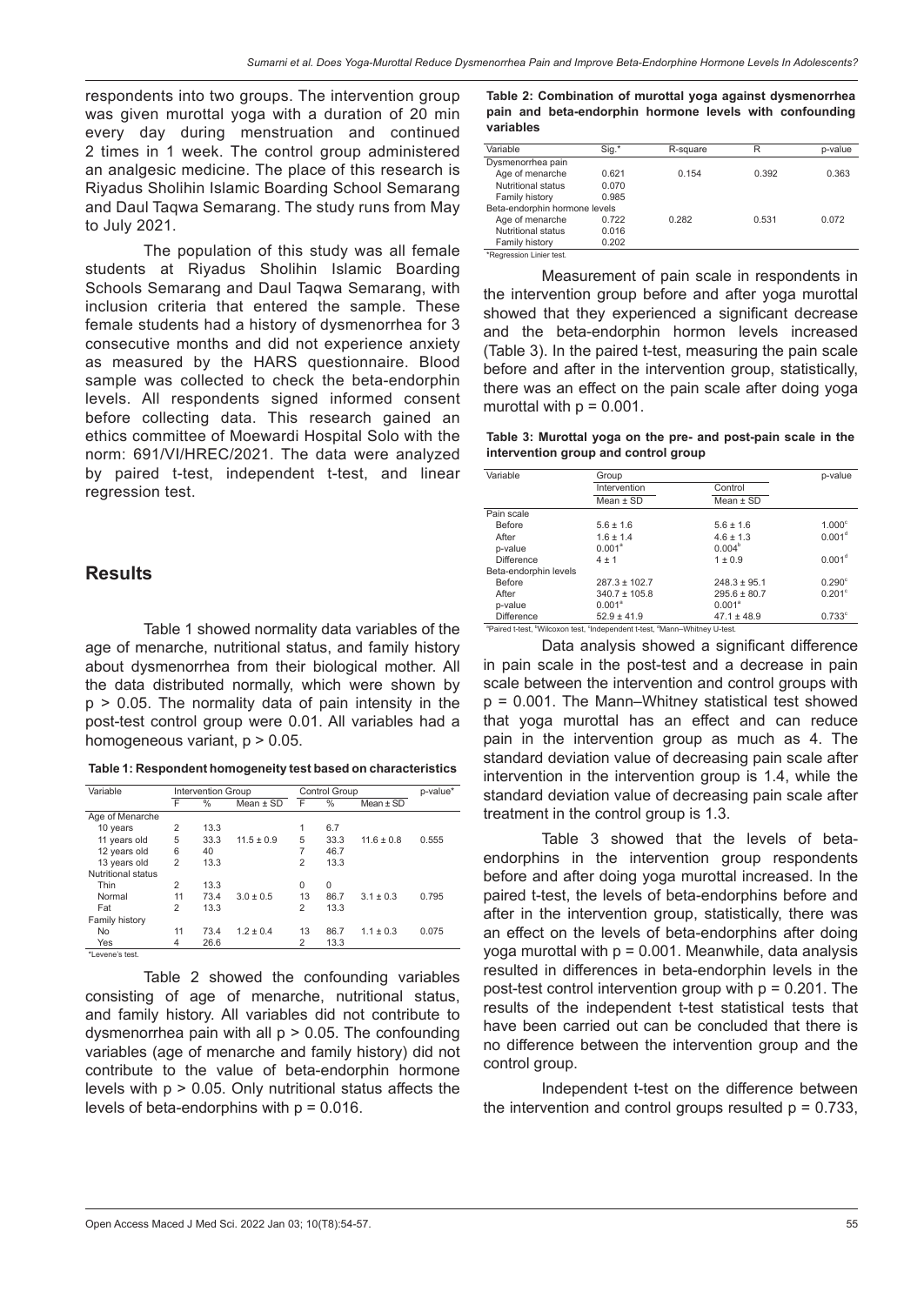so it was concluded that there was no difference between the intervention group and the control group, but if you look at the comparison of the mean value of the difference in the intervention group, it is higher 52.9 ng/ ml while in the control group 47.1 ng/ml. The standard deviation value for the increase in beta-endorphin levels after the intervention in the intervention group was 105.8, while the standard deviation value for the increase in beta-endorphin levels after treatment in the control group was 80.7.

### **Discussion**

### *The effect of murottal yoga combination on dysmenorrhea pain*

Dysmenorrhea pain was used with the numerical rating scale measurement scale. The combination of yoga murottal before and after the intervention significantly decreased with  $p = 0.001$ . The difference in dysmenorrhea pain in the intervention and control groups with  $p = 0.001$  means. This means that there is a effect of combination yoga murottal on dysmenorrhea pain that is done with a duration of 20 minutes every day during menstruation and added 2 times a week. There are differences in dysmenorrhea pain in the intervention and control groups, with an average difference in dysmenorrhea pain in the intervention group  $4 \pm 1$ , while in the control group has an average difference of  $1 \pm 0.9$ .

The analysis results in the intervention group showed that there was an effect of yoga murottal performed with a duration of 20 min every day during menstruation, and added 2 times a week on complaints of dysmenorrhea pain before and after being given treatment. A decrease in the scale of pain felt after making a series of interventions in this study. Menstruation can cause different degrees of pain. The intensity of pain varies, different, and individually. Dysmenorrhea pain occurs in the abdomen, from the hips to the extremities. It can start 24 h before bleeding and last for 24–36 h [2]. Every normal woman has a period every month, and some women feel pain every menstrual cycle. Menstrual pain is so severe that it causes the patient to rest, take vacations, and interfere with daily activities for hours, which is called dysmenorrhea [6].

Yoga can strengthen muscle strength, including joints, muscles, and bones. In addition, yoga can also increase flexibility so that the body avoids stiffness, pressure, pain, and fatigue. Reducing pain because yoga can improve blood circulation throughout the body and yoga can control emotions and anxiety. Doing yoga, doing long and deep breathing can relax the body, and emotions can be controlled [7].

Ar-Rahman's murottal listening activity can calm the soul, reduce stress hormones, activate endorphins in the body, increase feelings of relaxation, and divert fear, anxiety, and tension, which is called the muscle relaxation response (relaxation response) [8]. Murottal works on the brain where when the body is stimulated by listening to murottal, the brain will produce chemicals called neuropeptide substances. This molecule will attach to the receptors and provide feedback in pleasure and comfort so that the body becomes relaxed. Low sound intensity is a sound intensity of 40–60 decibels so that it causes comfort and reduces pain. Murottal is an intensity of 50 decibels which has a positive effect on the listener [9].

In this study, the combination of yoga murottal activities causes relaxation. It triggers an increase in beta-endorphin hormone levels in the body, which will reduce the pain felt. Based on previous research states that yoga can reduce the intensity of menstrual pain, if dysmenorrhea sufferers regularly do yoga which is easier to do then they can get benefits with reduced pain [10]. Listening to murottal Ar-Rahman can reduce dysmenorrhea pain in adolescent girls. Listening to murottal can trigger the balance of nerves in the body so that relaxation occurs. This condition prevents vasospasm in blood vessels, and blood perfusion will be adequate to the ischemic tissue, which causes a decrease in dysmenorrhea [11]. The results and explanations above can be concluded that the combination of yoga murottal can reduce dysmenorrhea pain levels in adolescents who are carried out 20 min during menstruation and are continued 2 times a week.

#### *The effect of yoga murottal on betaendorphin hormone levels*

The combination of murottal yoga was effective before and after the intervention for 20 min during menstruation continued 2 times a week with  $p = 0.001$ . There are no differences in beta-endorphin levels after the intervention between both groups with  $p = 0.201$ .

Beta-endorphins can be triggered by pain. These might suddenly arise when someone's response is experiencing pain. It stimulates the brain to affect the production of endorphins to be sent to the pain point. Increasing beta-endorphins level stimulates the body to relax, in addition to the pain that is felt and triggers endorphins naturally. Yoga activity combines body movements, breathing rules, and focus added to listening to murottal to maximize the increase in betaendorphins in the body so that the pain of dysmenorrhea that is felt can decrease.

There was no difference in the levels of betaendorphins after being given murottal yoga intervention and in the control group being given analgesic drugs. It is concluded that both of them can increase levels of betaendorphins in the body. When viewed from the difference in the increase, it can be seen that the increase in the intervention group was more significant than the control group so that murottal yoga can be an alternative for